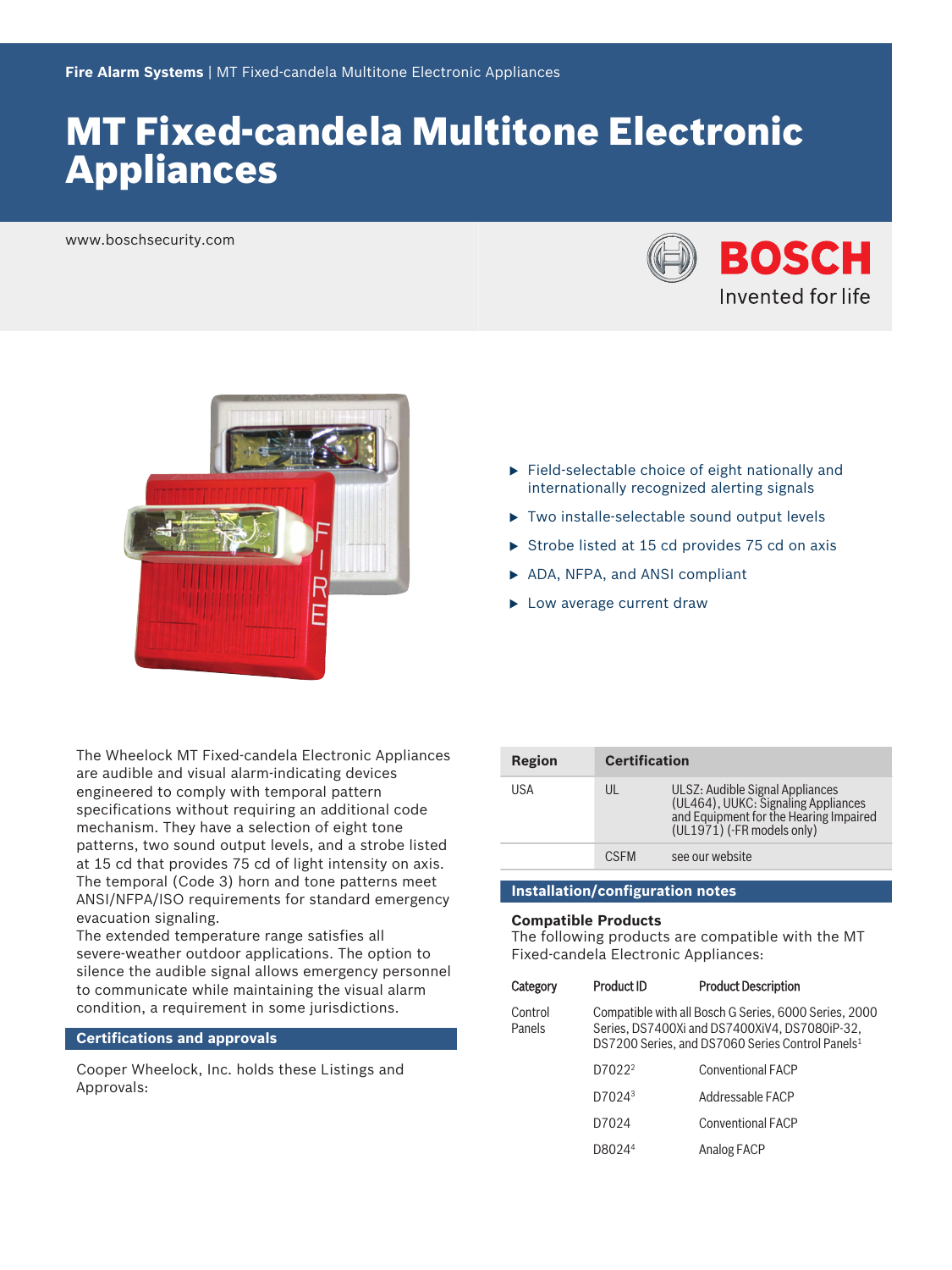|         | D9124 <sup>4</sup>    | Addressable FACP                  |
|---------|-----------------------|-----------------------------------|
|         | D10024A <sup>4</sup>  | Analog FACP                       |
|         | FPD-7024 <sup>3</sup> | Addressable FACP                  |
|         | FPD-7024              | <b>Conventional FACP</b>          |
|         | FPA-1000              | Analog Addressable FACPs          |
| Modules | SM-12/24-R            | Synchronization module (red)      |
|         | DSM-12/24-R           | Dual synchronization module (red) |

 $<sup>1</sup>$  For synchronization, use the SM or DSM modules</sup> with these control panels and set the synchronization module for 12 VDC operation. Use the MT‑121575W appliances.

2 The D7022 can be used in either 12 VDC or 24 VDC mode, but the synchronization module must be set for the same operating voltage as the control panel. Use the appliances with the same voltage as the control panel setting.

3 When used with a D7039 Multiplex Expansion Module, the FPD-7024 and D7024 become addressable fire alarm control panels (FACPs). 4 For synchronization, use the SM or DSM modules with these control panels and set synchronization module for 24 VDC operation. Use the MT‑241575W appliances.

# **Mounting Considerations**

For inside applications, mount these multitone appliances on the indicated back boxes for the indicated applications:

|                  | Conduit<br>Applications | Surface<br>Mounted | Semi-Flush or<br><b>Flush Mount</b> |
|------------------|-------------------------|--------------------|-------------------------------------|
| Double-gang      |                         |                    | $\cdot^*$                           |
| Four-inch square |                         |                    | $\cdot^*$                           |
| <b>DBB</b>       |                         |                    | $\cdot^*$                           |
| <b>IOB</b>       | ٠                       | ٠                  |                                     |
| <b>SBB</b>       |                         | ٠                  | ٠                                   |

\* For semi‑flush applications use an ISP2 Surface Adapter.

All models have an attractive cover plate for a clean, finished appearance.

### **Retrofit Applications**

Where an oversize electrical box is already installed, these multitone appliances can be installed with the RP‑R Retrofit Plate that measures 8 in. (20.3 cm) high by 5.875 in. (14.9 cm) wide.

# **Wiring**

i

### **Notice**

These strobe units are not recommended for use in coded or pulsed signaling circuits.

The input terminals accept wires with diameters between 18 AWG and 12 AWG (ISO 0.75 mm<sup>2</sup> to 4 mm<sup>2</sup> ).

| <b>Parts included</b> |                      |  |
|-----------------------|----------------------|--|
| Quant.                | Component            |  |
| 1                     | Electronic appliance |  |
| 1                     | Hardware pack        |  |
|                       | Literature pack      |  |
|                       |                      |  |

# **Technical specifications**

#### **Audible Alarm Patterns and Ratings**

| Horn (continuous)            |                                                                   |
|------------------------------|-------------------------------------------------------------------|
| Current (maximum)            | High output: 176 mA VDC, 172 mA FWR                               |
| at 12 V:                     | Standard output: 34 mA VDC, 39 mA VDC                             |
| Current (maximum)            | High output: 108 mA VDC, 87 mA FWR                                |
| at 24 V:                     | Standard output: 44 mA VDC, 45 mA FWR                             |
| Pattern Description:         | Broadband continuous horn                                         |
| Sound output <sup>*</sup> at | High output: 92 dBA                                               |
| $10$ ft $(3 m)$ :            | Standard output: 87 dBA                                           |
| <b>Bell</b>                  |                                                                   |
| Current (maximum)            | High output: 95 mA VDC, 98 mA FWR                                 |
| at 12 V:                     | Standard output: 20 mA VDC, 23 mA FWR                             |
| Current (maximum)            | High output: 53 mA VDC and 51 mA FWR                              |
| at 24 V:                     | Standard output: 24 mA VDC, 28 mA FWR                             |
| Pattern Description:         | 1560 Hz modulated (0.7 sec on, repeat)                            |
| Sound output* at             | High output: 86 dBA                                               |
| 10 ft $(3 m)$ :              | Standard output: 80 dBA                                           |
| Horn (march-time)            |                                                                   |
| Current (maximum)            | High output: 142 mA VDC, 172 mA FWR                               |
| at 12 V:                     | Standard output: 34 mA VDC, 39 mA FWR                             |
| Current (maximum)            | High output: 104 mA VDC, 87 mA FWR                                |
| at 24 V:                     | Standard output: 38 mA VDC, 45 mA FWR                             |
| Pattern Description:         | Horn $(0.25 \text{ sec on}, 0.25 \text{ sec off}, \text{repeat})$ |
| Sound output* at             | High output: 89 dBA                                               |
| $10$ ft $(3 m)$ :            | Standard output: 84 dBA                                           |
| Horn (Code 3)                |                                                                   |
| Current (maximum)            | High output: 142 mA VDC, 172 mA FWR                               |
| at 12 V:                     | Standard output: 34 mA VDC, 39 mA FWR                             |
| Current (maximum)            | High output: 91 mA VDC, 87 mA FWR                                 |
| at 24 V:                     | Standard output: 35 mA VDC, 45 mA FWR                             |
| Pattern Description:         | Horn (ANSI S3.41 temporal pattern)                                |
| Sound output* at             | High output: 88 dBA                                               |
| $10$ ft $(3 m)$ :            | Standard output: 83 dBA                                           |
| Tone (Code 3)                |                                                                   |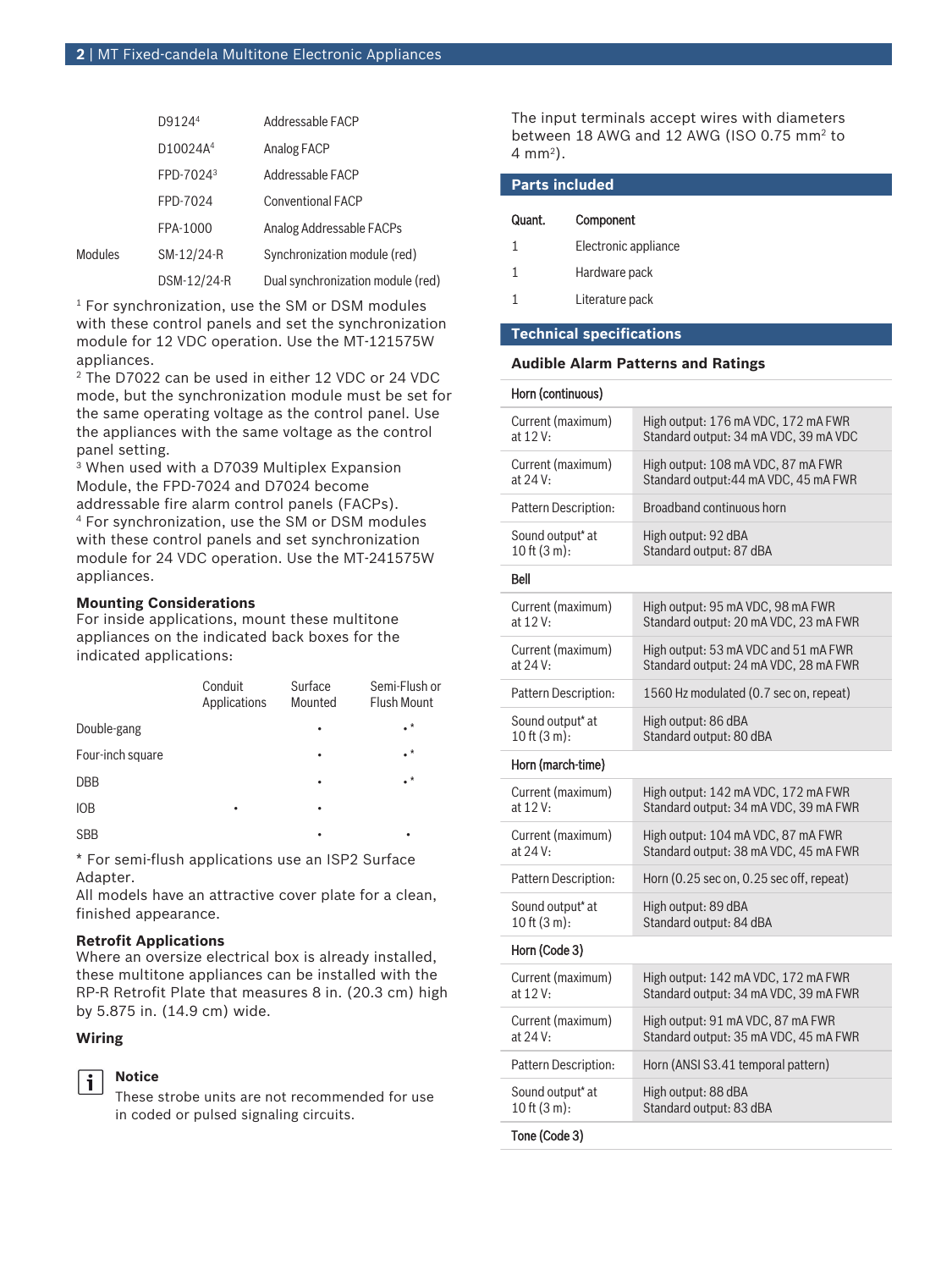| Current (maximum)    | High output: 105 mA VDC, 103 mA FWR                        |
|----------------------|------------------------------------------------------------|
| at 12 V:             | Standard output: 21 mA VDC, 23 mA FWR                      |
| Current (maximum)    | High output: 75 mA VDC, 60 mA FWR                          |
| at 24 V:             | Standard output: 35 mA VDC, 36 mA FWR                      |
| Pattern Description: | 500 Hz (ANSI S3.41 temporal pattern                        |
| Sound output* at     | High output: 85 dBA                                        |
| 10 ft (3 m):         | Standard output: 80 dBA                                    |
| Slow Whoop:          |                                                            |
| Current (maximum)    | High output: 142 mA VDC and FWR                            |
| at 12 V:             | Standard output: 35 mA VDC, 38 mA FWR                      |
| Current (maximum)    | High output: 98 mA VDC, 92 mA FWR                          |
| at 24 V:             | Standard output: 37 mA VDC, 42 mA FWR                      |
| Pattern Description: | 500 Hz to 1200 Hz sweep<br>(4 sec on, 0.5 sec off, repeat) |
| Sound output* at     | High output: 90 dBA                                        |
| $10$ ft $(3 m)$ :    | Standard output: 85 dBA                                    |
|                      |                                                            |
| Siren                |                                                            |
| Current (maximum)    | High output: 152 mA VDC, 153 mA FWR                        |
| at 12 V:             | Standard output: 30 mA VDC, 34 mA FWR                      |
| Current (maximum)    | High output: 104 mA VDC, 92 mA FWR                         |
| at $24V_1$           | Standard output: 36 mA VDC, 40 mA FWR                      |
| Pattern Description: | 600 Hz to 1200 Hz sweep<br>$(1.0 \text{ sec on, repeat})$  |
| Sound output* at     | High output: 89 dBA                                        |
| 10 ft $(3 m)$ :      | Standard output: 84 dBA                                    |
| High-Low             |                                                            |
| Current (maximum)    | High output: 114 mA VDC, 116 mA FWR                        |
| at 12 V:             | Standard output: 26 mA VDC, 29 mA FWR                      |
| Current (maximum)    | High output: 57 mA VDC; 58 mA FWR                          |
| at 24 V:             | Standard output: 26 mA VDC, 32 mA FWR                      |
| Pattern Description: | 1000 Hz and 800 Hz<br>(0.25 sec on, alternate)             |

Sound output\* at 10 ft (3 m): High output: 86 dBA Standard output: 81 dBA

\* Sound output is a minimum UL rating based on sound power measurements in a reverberant test room per UL464 and applies to both 12 V and 24 V filtered or unfiltered input voltages.

### **Notice**

i

The sound output for the Temporal Code 3 mode is rated lower than in Continuous mode because the time that the horn is off is averaged into the sound output rating. While the horn is producing a tone in Temporal Code 3 mode, its sound pressure is the same as the Continuous mode.

#### **Electrical**

| Current (maximum) strobe only                       |                                                                                                 |  |  |
|-----------------------------------------------------|-------------------------------------------------------------------------------------------------|--|--|
| $90 \text{ mA}$                                     |                                                                                                 |  |  |
|                                                     | $145 \text{ mA}$                                                                                |  |  |
| Voltage (input)                                     |                                                                                                 |  |  |
|                                                     | 12 VDC or FWR or 24 VDC or FWR                                                                  |  |  |
| $12 V: 8.0 V$ to $17.5 V$<br>24 V: 16.0 V to 33.0 V |                                                                                                 |  |  |
|                                                     |                                                                                                 |  |  |
|                                                     | Up to 95%, non-condensing                                                                       |  |  |
|                                                     | $-31^{\circ}$ F to $+150^{\circ}$ F ( $-35^{\circ}$ C to $+66^{\circ}$ C)                       |  |  |
|                                                     |                                                                                                 |  |  |
|                                                     | 5.125 in. x 5.125 in. x 2.0 in.<br>$(13 \text{ cm} \times 13 \text{ cm} \times 5.1 \text{ cm})$ |  |  |
|                                                     | High-impact thermoplastic                                                                       |  |  |
|                                                     |                                                                                                 |  |  |

#### **Ordering information**

#### **MT‑121575W‑FR 12 VDC, 15/75 cd Multitone Electronic Appliance (red)**

Red, 12 VDC audible and visual alarm-indicating device with eight tone patterns, two sound output levels, and a strobe listed at 15 cd that provides 75 cd of light intensity on axis

Order number **MT-121575W-FR**

## **MT‑121575W‑NW 12 VDC, 15/75 cd Multitone Electronic Appliance (white, no lettering)**

White (no lettering), 12 VDC audible and visual alarmindicating device with eight tone patterns, two sound output levels, and a strobe listed at 15 cd that provides 75 cd of light intensity on axis Order number **MT-121575W-NW**

### **MT‑241575W‑FR 24 VDC, 15/75 cd Multitone Electronic Appliance (red)**

Red, 24 VDC audible and visual alarm-indicating device with eight tone patterns, two sound output levels, and a strobe listed at 15 cd that provides 75 cd of light intensity on axis Order number **MT-241575W-FR**

#### **Accessories**

#### **DBB‑R Steel Back Box (red)**

8.6 cm (3.375 in.) square, 5.6 cm (2.1875 in.) deep Order number **DBB-R**

#### **IOB‑R Indoor or Outdoor Back Box (red)**

13.3 cm (5.25 in.) square, 6.7 cm (2.625 in.) deep Order number **IOB-R**

#### **ISP2‑R Surface Adapter (red)**

13.3 cm (5.25 in.) square, 3 cm (1.1875 in.) deep Order number **ISP2-R**